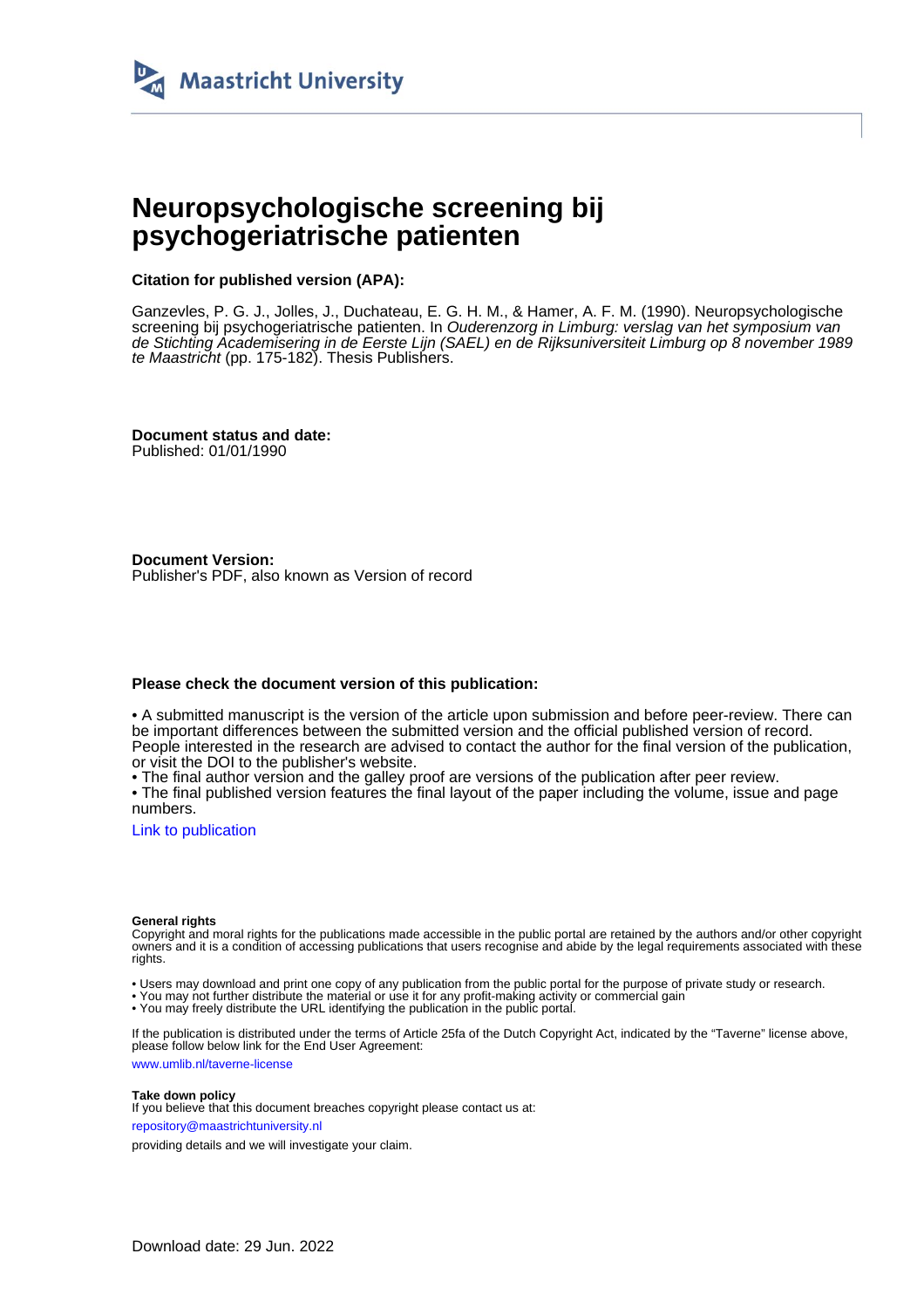# 8.3. Neuropsychologische screening bij psychogeriatrische patiënten

Dr. P.G.J. Ganzevles, prof.dr. J. Jolles, E.G.H.M. Duchateau, drs. A.F.M. Hamer, Vakgroep Neuropsychologie, P.M.S., Viiverdal en RL, Maastricht

# Inleiding

Naast de blijvende vraag naar meer middelen en mogelijkheden voor uitbreiding van de zorg voor ouderen en oudere patiënten, is er binnen de diverse instellingen ook voortdurend aandacht voor mogelijkheden die kunnen leiden tot verbetering van de zorg-kwaliteit. Eventuele verbeteringen dienen dan, zoals te begrijpen valt, budgetair neutraal te kunnen worden uitgevoerd. Een belangrijk punt van aandacht en discussie is de kwestie van de samenstelling van groepen op afdelingen in verpleeghuizen of inrichtingen. Hoe moeten de verschillende patiëntengroepen worden samengesteld opdat een optimaal evenwicht tussen somatische en psychische zorg kan worden bereikt. De discussie daarbij gaat in de regel tussen voorstanders van homogene patiëntenpopulaties (de afdeling is bevolkt met patiënten die eenzelfde soort pakket van zorg behoeven) en voorstanders van heterogene populaties (de patiënten verschillen onderling sterk met betrekking tot hun zorgbehoefte.

Om een bijdrage te leveren aan deze kwestie is een onderzoek gedaan op een afdeling voor psychogeriatrische patiënten in het Psycho Medische Streekcentrum Viiverdal. De patiëntenpopulatie (21) van deze afdeling is twee jaar geleden opnieuw samengesteld op basis van een aantal criteria waarbij de BOP en het algemeen oordeel van de verpleegkundige staf doorslaggevend waren. De bedoeling was toen om te komen tot een zo homogeen mogelijke bezetting.

Uitgebreid neuropsychologisch onderzoek is echter veelal een uitputtende bezigheid voor oudere patiënten, vooral omdat zij bij veel van de aangeboden taken al snel overvraagd zijn. Deels om deze reden maar vooral ook uit het oogpunt van tijdsinvestering zijn er pogingen gedaan om met zeer korte testbatterijen een differentiele diagnose tot stand te kunnen brengen. Een voorbeeld daarvan is de Amsterdamse Dementie Screeningstest (Lindeboom e.a., 1979). Het voordeel van dergelijke onderzoeksprocedures is dat, indien uitgebreid normonderzoek is uitgevoerd, met een bekende betrouwbaarheid uitspraken gedaan kunnen worden over de categorie waartoe het ziektebeeld van een bepaalde patiënt behoort. Een nadeel is echter dat de betrouwbaarheid van uitspraken geringer wordt naarmate patiënten zich in het beginstadium bevinden van zich ontwikkelende ziektebeelden. Bovendien kan men met korte onderzoeksprocedures geen antwoord geven op de meestal door de hulpverleners gestelde vraag: wat kan deze patiënt nog wel en wat niet meer? Hoe kan deze patiënt het best behandeld of verzorgd worden? Om antwoord te kunnen geven op juist die vragen die toegespitst zijn op de individuele patiënt is een neuropsychologische screeningsset voor psychogeriatrische patiënten ontwikkeld. Uit een voorstudie met 20 psycho-geriatrische patiënten die voor observatie in het Algemeen Psychiatrisch Ziekenhuis (APZ) werden opgenomen bleek dat bij deze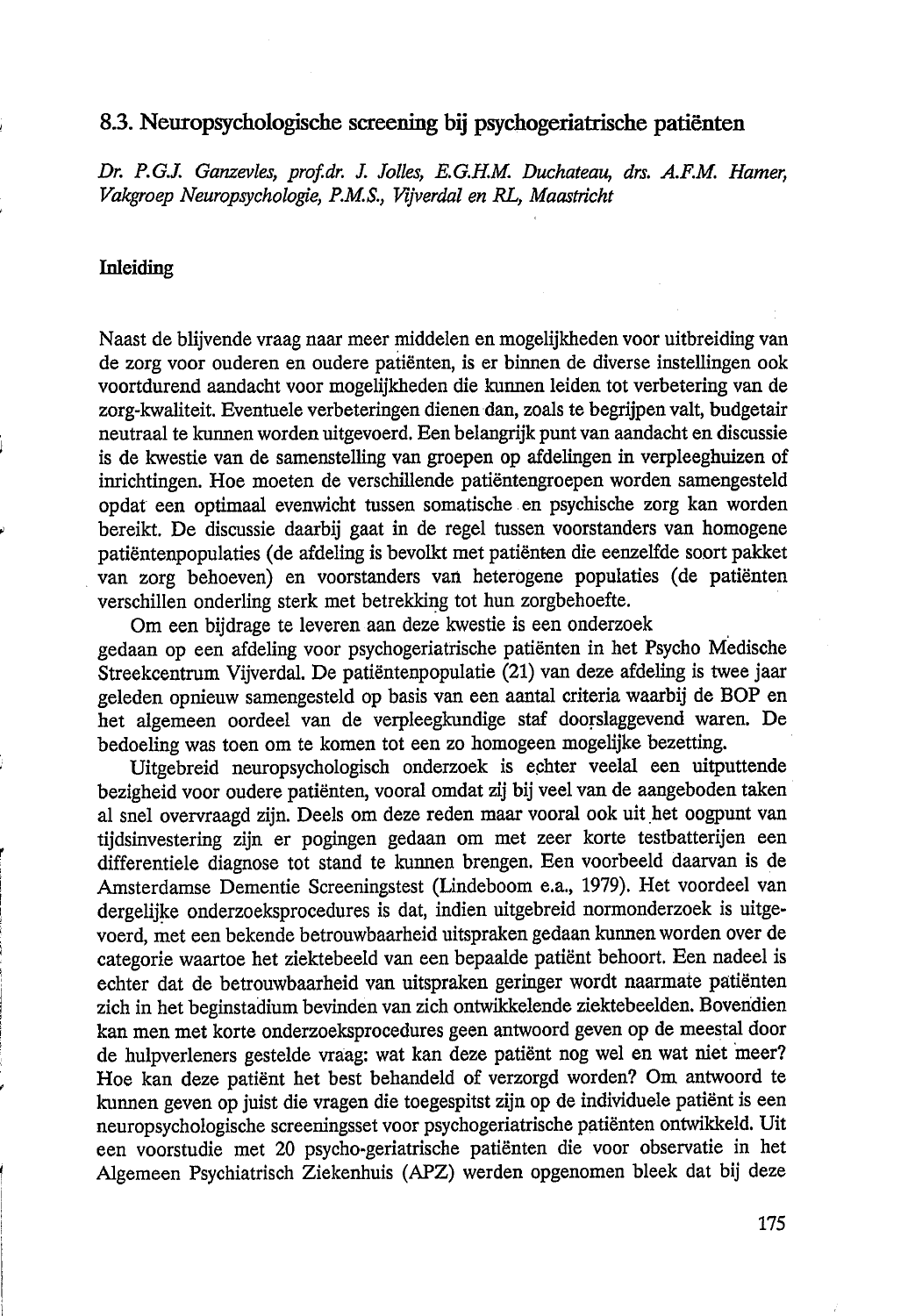patiëntengroep, een goede analyse kan worden verkregen van dys- en restfuncties, waarop een behandeling of de wijze van zorg kan worden gebaseerd (Ganzevles e.a., 1988). Naar het neuropsychologisch onderzoek werd door het verplegend personeel van de betreffende afdeling voor elke patiënt een BOP en een GIP gescoord.

## Opzet van het onderzoek

Er is gebruik gemaakt van de volgende meetinstrumenten:

- 1. MNSP; Maastrichtse Neuropsychologische Screeningstest voor de Psychogeriatrie (Ganzevles e.a., 1989).
- 2. BOP; Beoordelingsschaal voor Oudere Patiënten (van der Kan e.a., 1971).
- 3. GIP: Gedragsobservatieschaal voor de Intramurale Psychogeriatrie (Verstraten e.a., 1989).

De onderzochte populatie omvat 21 langdurig opgenomen patiënten van een der psychogeriatrische afdelingen van het Psycho Medisch Streekcentrum Vijverdal te Maastricht. Deze afdeling is in principe bedoeld voor patiënten die in cognitief en sociaal opzicht, aandacht en ondersteuning behoeven zonder dat er sprake is van meer intensieve overname van zelfredzaamheidsfuncties. Bij al deze patiënten is bij opname sprake van een dementieel syndroom hetgeen werd vastgesteld op basis van de DSM III criteria. Het leeftijdsdomein van deze populatie is 58 tot 89 jaar  $(M=81,4, SD=6,8)$ . De gemiddelde leeftijdsduur is 20.9 maand met een spreidingsdomein van 4 tot 84 maanden.

## Resultaten

De te onderzoeken populatie patiënten bleek sterk te variëren met betrekking tot de cognitieve prestaties en de mogelijkheid c.g. bereidheid om aan het onderzoek deel te nemen. Om deze reden kon de populatie in drie groepen verdeeld worden. Bij 7 van de 21 patiënten kon het neuropsychologische onderzoek volledig, zonder aanpassingen worden afgenomen: GROEP I. GROEP II wordt gevormd door 7 patiënten waarbij een of meerdere onderdelen van het neuropsychologisch onderzoek niet, of niet op de standaardwijze, konden worden afgenomen. De overige 7 patiënten bleken niet in staat of werden niet bereid gevonden hun medewerking aan het onderzoek te verlenen: GROEP III.

In Figuur 1 zijn de gemiddelde kwantitatieve gescoorde prestaties op de verschillende taken voor Groep I en II afzonderlijk weergegeven.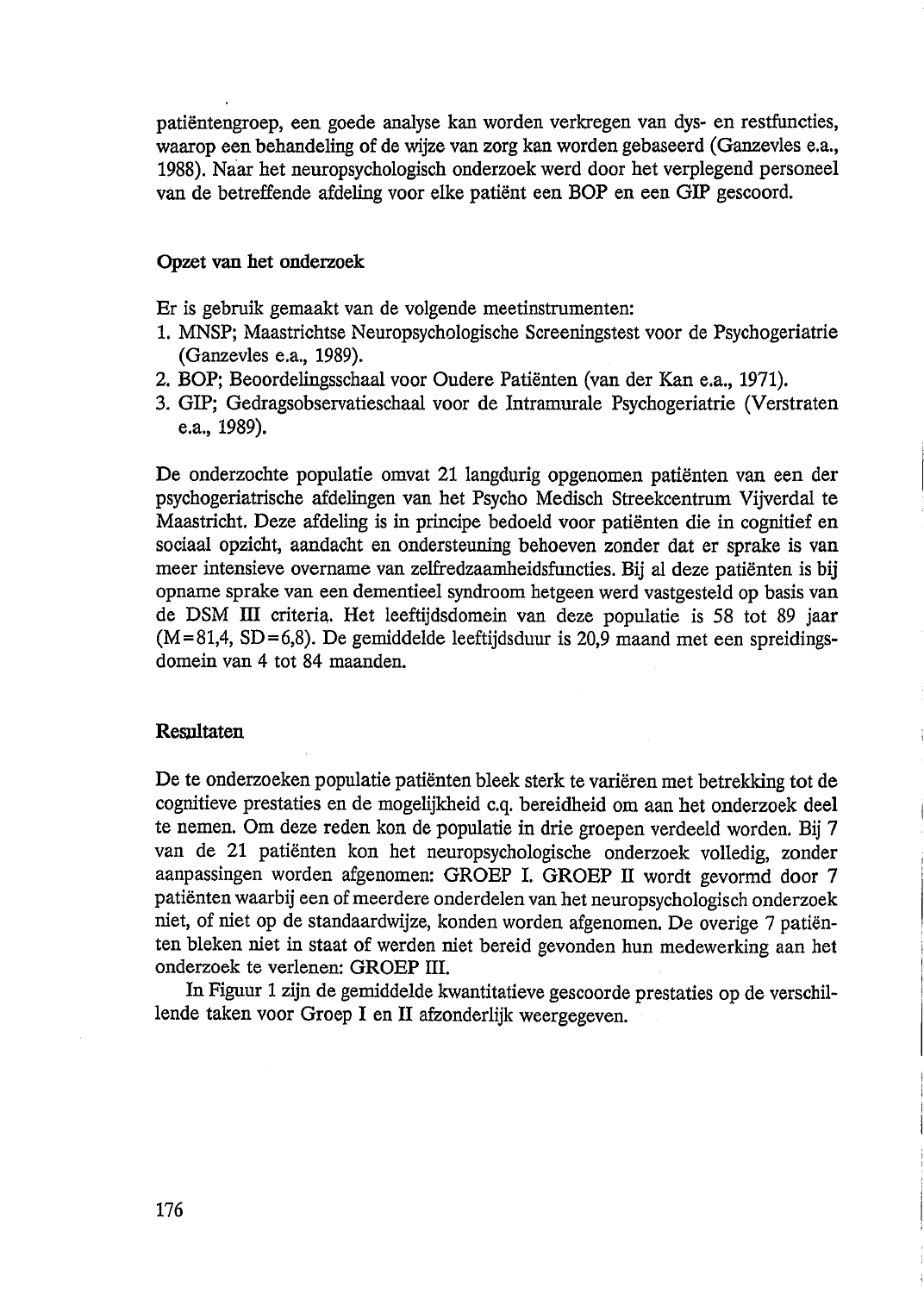

# Figuur 1

Met uitzondering van de onderdelen uitgestelde actieve herinnering en blockdesign (figuur 1, kolom G en F) vallen de gemiddelde scores van Groep I in het midden van het schaalbereik van de verschillende taken. De gemiddelde prestaties van groep II zijn in vergelijking met Groep I lager voor alle taken. Met uitzondering van de onderdelen spraakverstaan (kolom A), uitgestelde herinnering (kolom G), eenvoudige tekentaak (kolom K) en blockdesigntaak (kolom P) zijn deze verschillen significant (Toets: t=2.465, df=6, p<0.05). De patiënten uit Groep II presteren niet alleen minder goed op deze taken, op diverse taken zien we ook drempeleffecten optreden. Voor een aantal patiënten uit deze groep zijn de taken dus te moeilijk. Alle patiënten uit Groep II scoorden 0 op het onderdeel spraakverstaan (Figuur 1, kolom A). Voor deze patiënten bleek het kunnen 'afzien' van de spraak een noodzakelijk onderdeel van de spraakwaarneming. Zij konden derhalve niet met de standaardprocedure worden getoetst. Er blijkt echter geen verband tussen de scores op onderdeel A (spraakverstand) en de prestaties op de overige taken. Opvallend is dat naast de ernstige geheugenproblemen die bij alle patiënten duidelijk naar voren treden ook unaniem problemen zijn met het onderdeel blockdesign, welke taak naast het visuoconstructieve element ook planningsaspecten in zich draagt.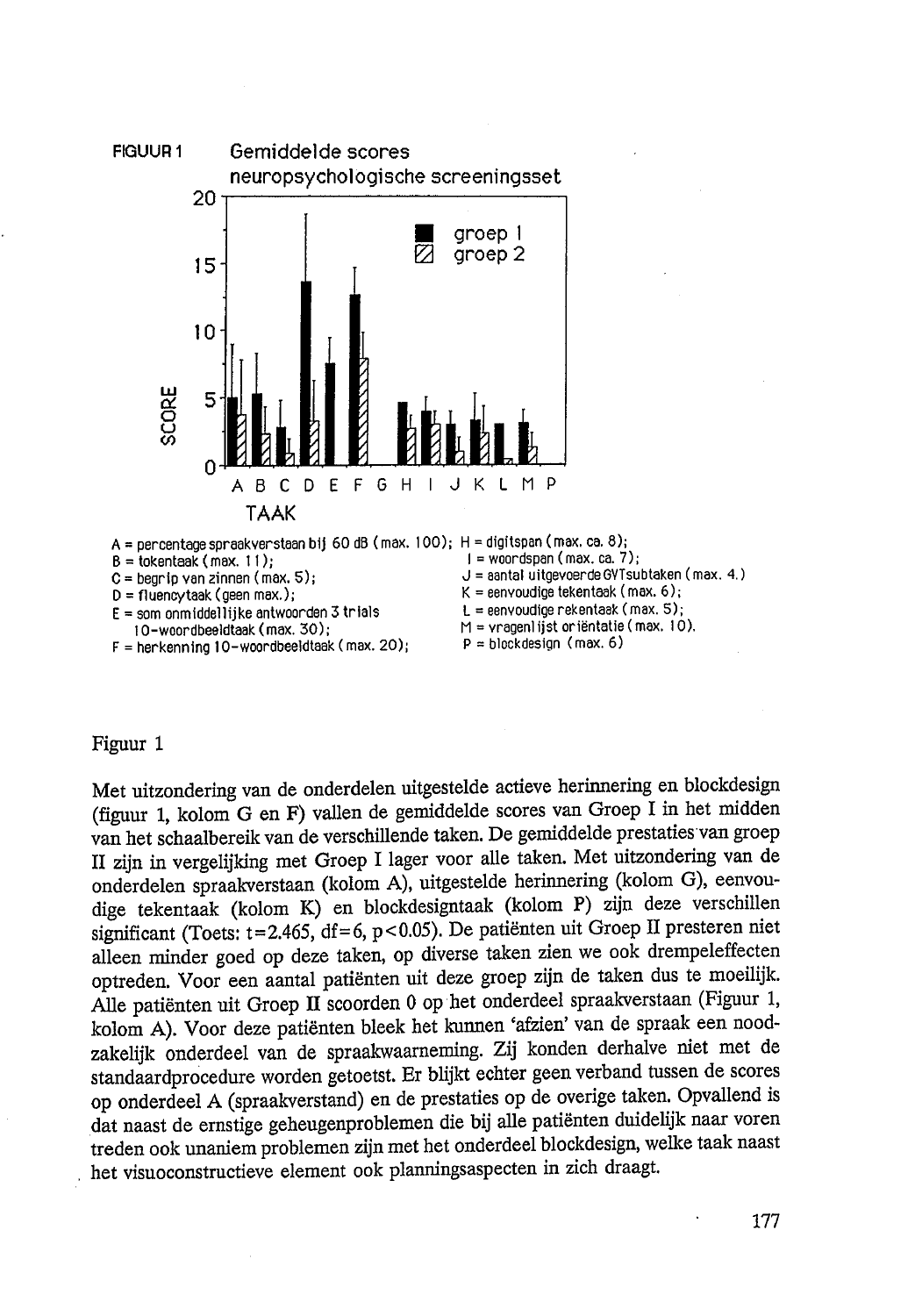Van alle 21 patiënten werden GIP- en BOP-schalen door de verpleegkundigen van de afdeling ingevuld. De resultaten zijn vermeld in Figuur 2a en 2b. De indeling in drie groepen, zoals deze naar voren kwamen uit het onderzoek met de neuropsychologische screeningsset, is ook hier gebruikt. De voornaamste schaal van de BOP: hulpbehoevendheid, is het laagst bij Groep I en het hoogst bij Groep III.



 $1$  = Hulpbehoevendheid,  $2$  = Agressiviteit,  $3$  = Lichamelijke Invaliditeit  $4$  = Depressief Gedrag, 5 = Psychische Invaliditeit, 6 = Inactiviteit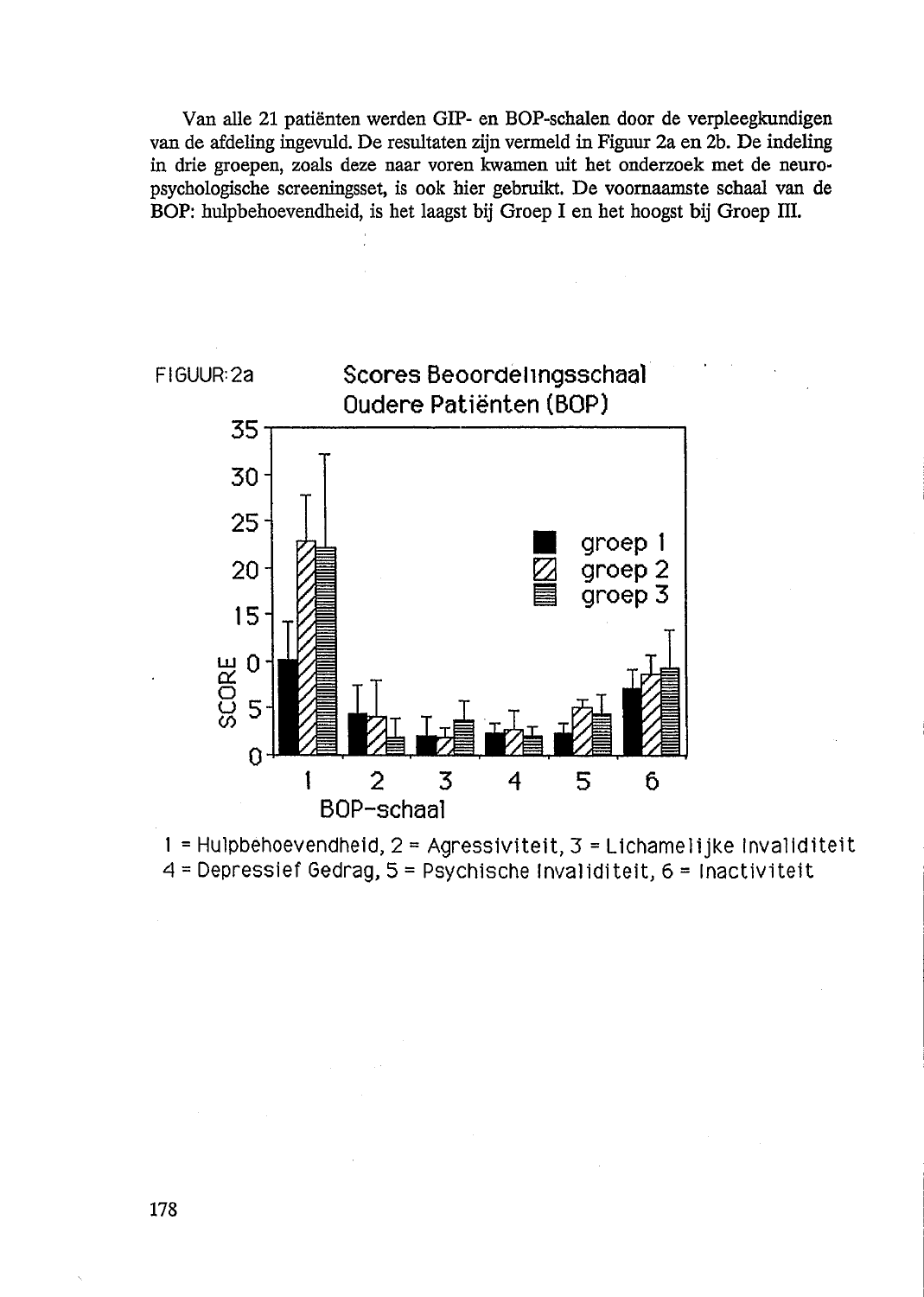



1 = niet-sociaal gedrag, 2 = apatisch gedrag, 3 = bewustzijnsstoornissen, 4 = decorumverlies, 5 = opstandig gedrag, 6 = incoherent gedrag,  $7$  = geheugenstoornissen,  $8$  = gedesorienteerd gedrag,  $9$  = zinloos repetitief gedrag, 10 = rusteloos gedrag, 11 achterdochtig gedrag,  $12$  = zwaarmoedig/verdrietig,  $13$  = afhankelijk gedrag,  $14$  = angstig gedrag.

Deze schaal behoort in hoge mate te correleren met de subschalen lichamelijke invaliditeit (B3) en met psychische invaliditeit (B5), hetgeen inderdaad het geval is:  $r = 0.83$ . Bij de Groepen I en III suggereren de beoordelingen een gelijke bijdrage van lichamelijke en psychische invaliditeit aan de hulpbehoevendheid, terwijl bij Groep II de psychische invaliditeit dominant lijkt te zijn. Uitgaande van de schaallabels is getracht een vergelijking te maken tussen BOP en GIP. Het blijkt dat een aantal labels niet als identiek kunnen worden beschouwd. Het begrip 'afhankelijk gedrag' (schaal 13 van de GIP) blijkt niet in overeenstemming met de schalen lichamelijke of psychische invaliditeit van de BOP. Op deze schaal scoort Groep I het hoogst en Groep II het laagst.

Er is geen correlatie van betekenis tussen de score en BOP 2 (agressiviteit) en de GIP schalen 1 (niet-sociaal gedrag) r=0.152 en de GIP schaal 5 (opstandig gedrag) r=0.423 NS. Tussen de GIP schaal 12 (zwaarmoedig en verdrietig) en de BOP schaal 4 (depressief gedrag) is de correlatie wel significant  $r=0.50$  df=19, p<0.01. Een significante correlatie bestaat ook tussen BOP 6 (inactiviteit) en GIP 2 (apathisch gedrag),  $r = 0.498$ , df = 19, p < 0.01.

Teneinde de vraag te beantwoorden of een neuropsychologisch onderzoek bij deze populatie patiënten bijdraagt aan de diagnostiek naast gedragsobservatie, zijn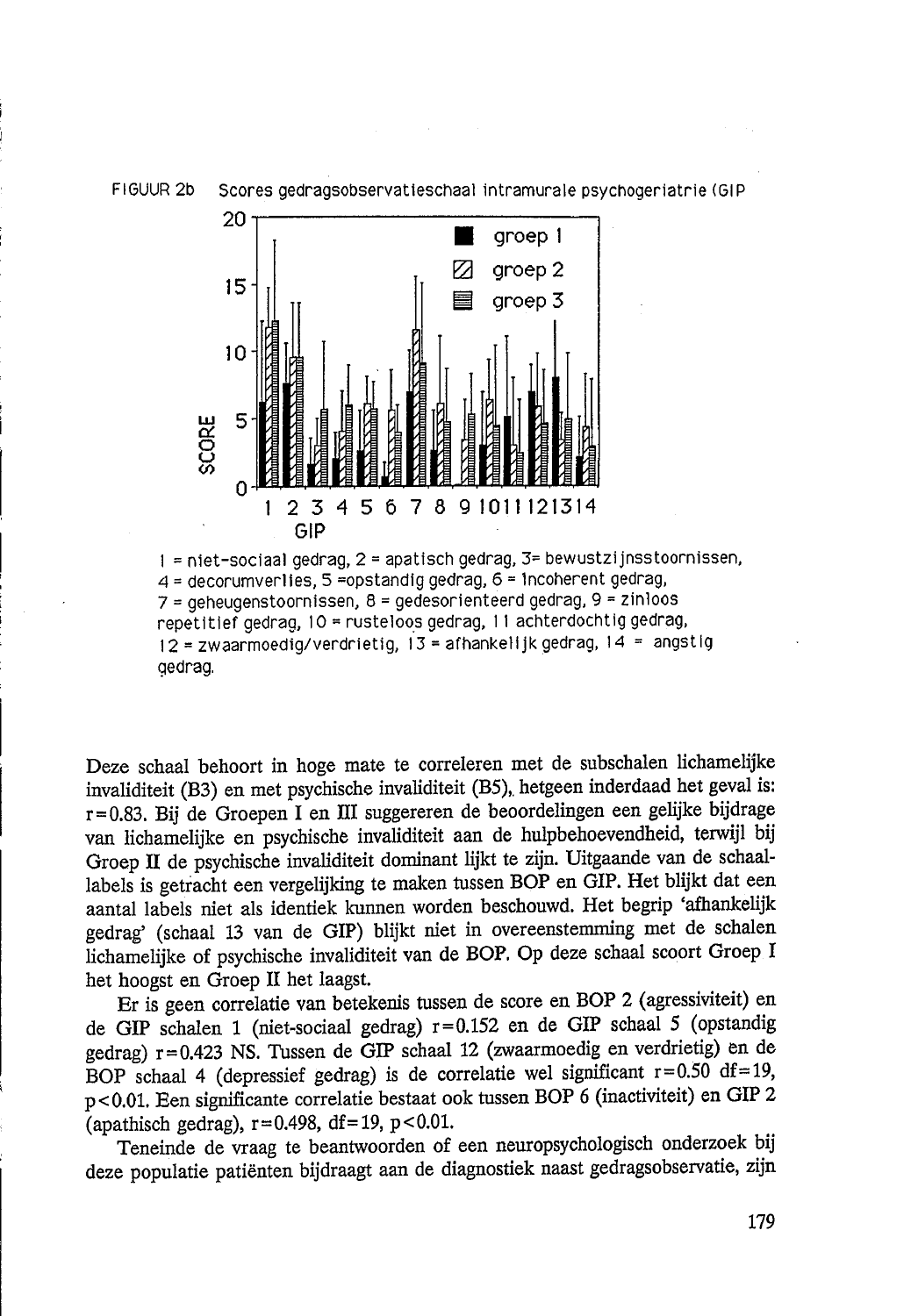de prestaties op de screeningsset en de beoordelingen op de GIP schalen vergeleken. In verband met de vele drempeleffecten in Groep II zijn de vergelijkingen beperkt tot Groep I. De vergelijking is uitgevoerd door van elke patnt op elke schaal een prestatierangorde te bepalen. De resultaten zijn weergegeven in Figuur 3.



Figuur 3 Rangordevergelijking van de scores op de MNSP en de GIP

Er blijkt een rangorde verschil te zijn tussen de GIP scores en de scores van de screeningsset. De totaalrangorde van de screeningssetprestaties van de patiënten is: nr 7, 2, 13, 6, 4, 1, 3, de totaalrangorde GIP scores is: nr 3, 13, 1, 4, 7, 2, 6, en de rangorde van de scores op de BOP schaal hulpbehoevendheid is: 7, 13, 4, 1, 3, 2, 6. Hieruit blijkt dat de beoordeling op de gedragsschalen deels tegengesteld is aan de beoordeling op de cognitieve screening. De patiënten die relatief goed scoren op de screeningsset scoren op de GIP vooral hoog op de schalen die opstandig, niet-sociaal en apathisch gedrag beschrijven (patnr. 2 en 7), en op schalen die desorientatie, rusteloosheid en zwaarmoedigheid beschrijven (patnr. 6 en 13).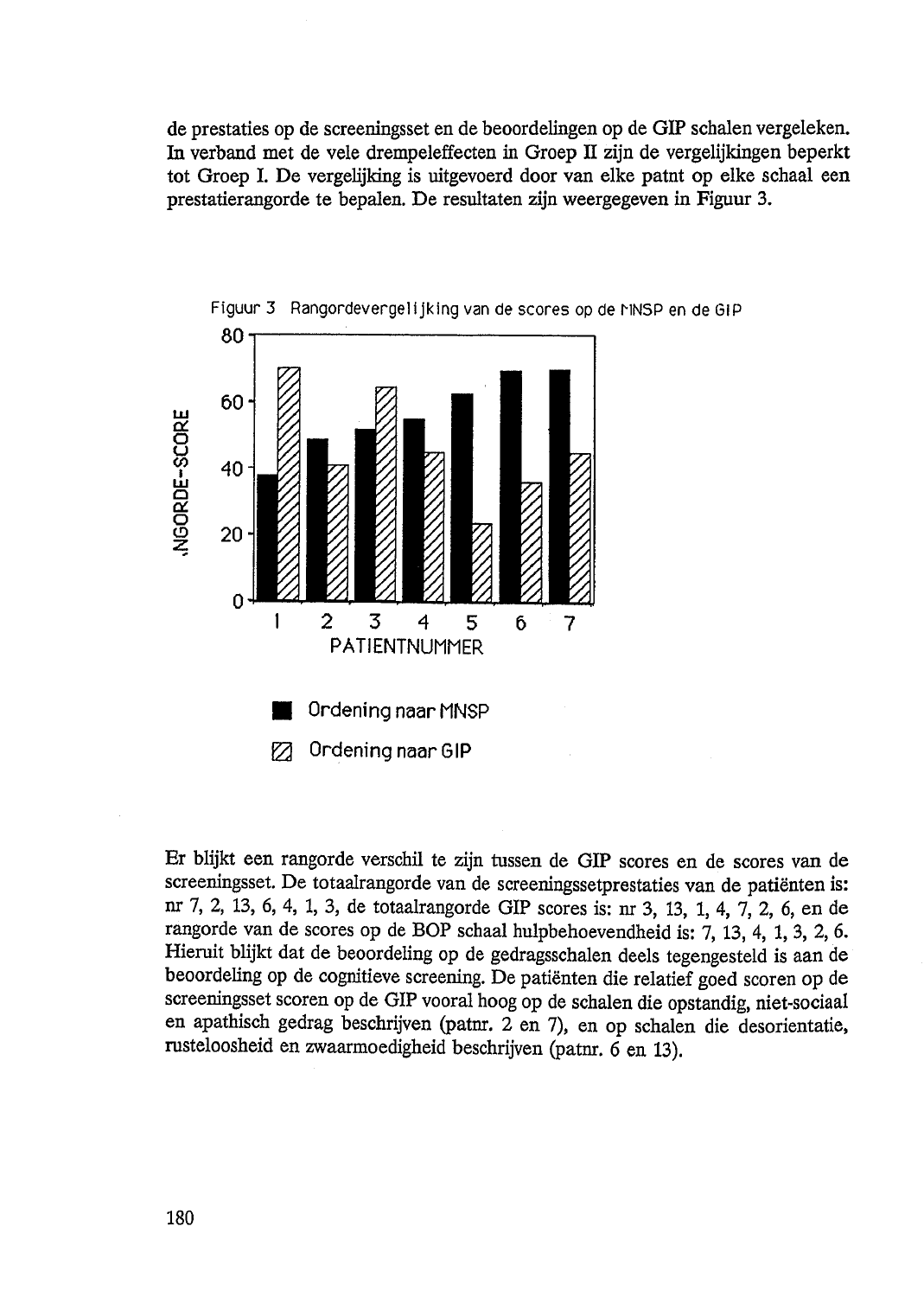### **Discussie**

De bruikbaarheid van de neuropsychologische screeningsset is getoetst in een vooronderzoek met psychogeriatrische patiënten die voor kortdurende observatie (6 weken) in de kliniek werden opgenomen (Ganzevles e.a., 1988) moeilijkheidsgraad van de taken werd zodanig geconstrueerd dat de gemiddelde prestatie van deze populatie ongeveer in het midden van het scoredomein viel. Voor het merendeel van de patiënten uit Groep II in het huidige onderzoek zijn de meeste taken uit de set te moeilijk. Hierdoor ontstaat een drempel effect. Voor deze groep is verdiepingsonderzoek gewenst met nog eenvoudiger taken, zoals de diaset van Cahn en Diesfeldt (Cahn en Diesfeldt. 1973).

Het prestatieniveau van Groep I daarentegen komt overeen met het gemiddelde niveau van psychogeriatrische patiënten uit de voorstudie, die voor kortdurende observatie waren opgenomen. Het verschil in prestatie tussen Groep I en Groep II kan niet worden toegeschreven aan een leeftijdseffect of aan een invloed die samenhangt met de verblijfsduur in de kliniek. De gemiddelde leeftijd van Groep I bedroeg 84.1 (SD 4.3) en van Groep II 78.3 (SD 10.0). De verblijfsduur van Groep I was 11.6 maand (SD 5.7) en van Groep II 15.9 (SD 9.6). Met de patiënten uit Groep I is in principe d.m.v. training c.q. begeleiding een op enig leren gerichte dagbehandeling of activiteit mogelijk. Hiertoe zou een algemeen programma kunnen worden opgezet waarbinnen voor elke patiënt aanpassingen kunnen worden gemaakt, rekening houdend met de individuele problematiek en gebruik makend van nog intact zijnde functies. De prestaties van Groep II zijn echter van dien aard dat van training of begeleiding niet veel te verwachten kan zijn. Bij deze groep zal de inhoud van de patiëntenzorg voornamelijk op verzorging gericht moeten zijn.

Zulke conclusies over de aard van de patiëntenzorg ten aanzien van behandeling en begeleiding, gebaseerd op de resultaten van het neuropsychologisch onderzoek kunnen niet getrokken worden uit de gegevens die verkregen zijn met gedragsobservaties. Daarnaast suggereren de resultaten van de rangordevergelijking van de BOP, GIP- en screeningsscores dat psychogeriatrische patiënten betere cognitieve prestaties kunnen leveren naarmate zij minder hulpbehoevend zijn en meer gedragsproblemen c.q. stemmingsstoornissen op de afdeling vertonen. Op grond daarvan kan de conclusie getrokken worden dat het neuropsychologisch onderzoek andere diagnostische informatie over de patiënt levert dan een gedragsobservatiemethode.

Uitspraken over de derde groep van 7 patiënten van de onderzochte afdeling kunnen uitsluitend op basis van de BOP en GIP worden gedaan. De gemiddelde GIP- en BOP-scores van Groep II en III komen globaal overeen. Groep I scoort relatief veel lager op de BOP schaal hulpbehoevendheid en op de GIP schalen 1 t/m 10. Op de GIP schalen 11 t/m 13 (achterdochtig, zwaarmoedig, en afhankelijk gedrag) scoort Groep I echter aanzienlijk hoger dan de Groepen II en III. Deze bevinding is in overeenstemming met de bovengenoemde hypothese betreffende de relatie tussen cognitieve functies en gedrags- en stemmingsstoornissen.

In Groep III zijn twee patiënten (nrs. 16 en 18, beiden 84 jaar, verblijfsduur 41 resp. 16 mnd.) die relatief laag scoren op de BOP schaal 'hulpbehoevendheid' en relatief hoog op de GIP schalen 11 t/m 14. Op basis van het profiel van de BOP en